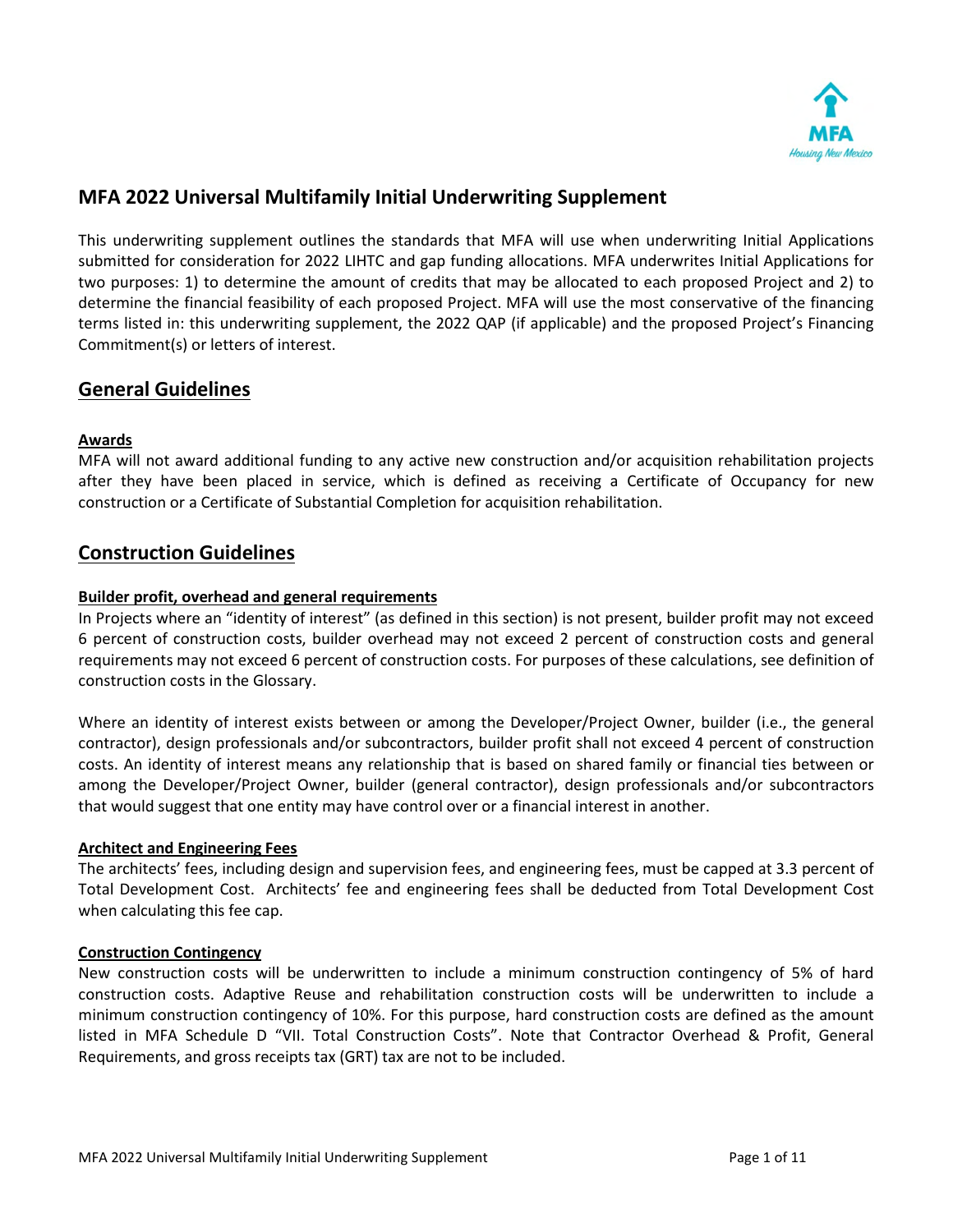# **Mortgagor Guidelines**

## **Credit Pricing**

MFA will not use a single credit pricing factor for 2022 Initial Applications. MFA has a recommended range of credit of \$.88 and \$.95 for the credit pricing factor and will underwrite the Project using the factor contained in the letter of interest (LOI) from the proposed credit syndicator or investor. *(For LIHTC Projects)*

### **Non-LIHTC Sources**

First mortgage permanent must-pay debt: All sources of first mortgage permanent must pay debt, excluding MFA financing, will be underwritten using the interest rate contained in the LOI from the proposed financing source and MFA will upon initial application, (and may, based on market trends at subsequent underwritings) add a 50 basis point contingency factor, which shall not cause the all-in rate to exceed 6.5%. If no LOI is provided, a 6.5% rate will be used.

## **MFA 542(c) Risk Sharing, other HUD MAP loans, and USDA RD**

During underwriting, MFA will add a 50-basis point contingency factor, which shall not cause the interest rate to exceed 6.5%, to the calculation any MFA HUD 542 (c) Risk Sharing Program loan, as the formula for such rate is based, in part, on a floating index. MFA will underwrite to a maximum 30-year amortization for bank loans, or the amortization in the LOI up to 40 years. Federal financing provided by USDA Rural Development, HUD MAP Lenders or MFA 542(c) Risk Sharing loans will be underwritten to a maximum of 40-year amortization for new construction or 35 years for rehabilitation unless otherwise stated in an LOI.

HUD 542 (c) Risk Sharing Program loan interest rates are based on the following calculation:

10 Year Treasury rate + current HUD-approved total MIP + 25 bps MFA servicing fee + 2.00

The current HUD-approved total MIP is 0.25 as of April 1, 2016. As noted above, for underwriting purposes a 50 basis point contingency factor will be added, but not to exceed a 6.5% all-in rate.

24-month rate locks are also available at an additional 1% fee to the borrower. Payments are interest-only during construction, and amortization occurs over the remaining life of the loan beginning at conversion.

## **Subordinate Permanent Must-Pay Debt:**

All sources of subordinate permanent must-pay debt, excluding pending MFA financing, must be supported by a Letter of Intent, or other commitment, or MFA will not underwrite that source. MFA NM Housing Trust Fund loans may be underwritten at 3% interest and 30-year amortization. MFA HOME loans will be underwritten per the 2022 HOME/LIHTC terms (provided below) (i.e., as necessary for financing gap) but not to exceed 0% interest and 80-year amortization maturing in 40 years. Both sources may be used during construction for up to two additional years. HOME funds provided by the cities of Albuquerque or Las Cruces will be underwritten to terms provided by those jurisdictions.

#### **Soft Debt and Grants:**

MFA will not underwrite non-MFA soft debt (such as forgivable or cash-flow loans) or grants not yet committed or awarded at time of initial application. Examples include Federal Home Loan Bank (FHLB) grants that have not yet been awarded.

If applying for MFA or Ventana Fund loans, please reference the individual loan underwriting requirements on MFA's website to ensure compliance.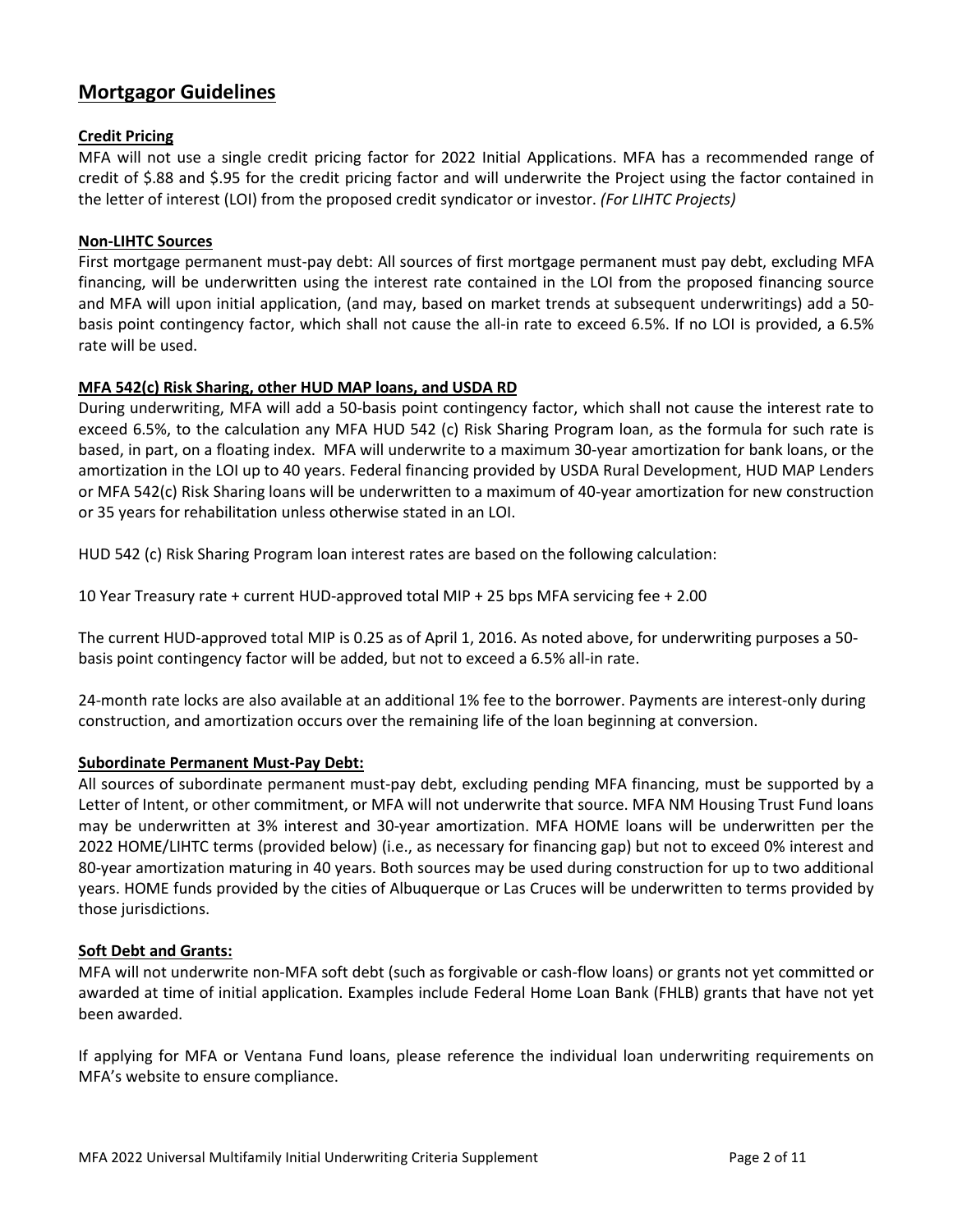# **Investor Letters of Interest**

In addition to stating a credit pricing factor, investor letters of interest must include standard underwriting terms such as minimum DSCR, minimum reserve requirements, income and expense inflation factors, investor fees, equity pay-in schedule, and anticipated debt service for MFA loans. *(For LIHTC Projects)*

# **Developer fees**

# 9% LIHTC Projects:

Developer fees for 9% LIHTC projects shall not exceed: 1) \$22,500 per low-income unit for the first 30 units, plus 2) \$20,000 per low-income unit for units  $31 - 60$ , plus 3) \$17,500 per low-income unit for Units 61+, which shall not cause the total Developer Fee to exceed the lesser of \$2,000,000 or 14% of Total Development Cost. 9% Projects utilizing MFA-issued Section 811 Project Rental Assistance (PRA) are eligible for a 5% boost to the capped developer fee as calculated above.

Donations of land and waived fees are excluded from total development cost when calculating maximum allowable developer fees. Developer fees include all consulting costs for services typically rendered by a Developer. Any reserve, excluding the MFA-required project reserve (see below), may be considered as part of the developer fee, if it is not held for the benefit of the Project for a minimum of 15 years. Notwithstanding the Developer Fee amounts described in the preceding paragraph, where an Identity of Interest exists between the Developer/Project Owner and the builder, the above-mentioned fee may be further reduced if MFA, in its discretion, determines the fee to be excessive. In a proposed sale transaction where there is an Identity of Interest in any Principal of the seller and buyer, the Project will be subject to reduced developer fees. Where there is such an Identity of Interest, the developer fee percentages will be calculated on Total Development Cost reduced by Acquisition Costs.

# 4% LIHTC Projects:

Developer fees are only limited to 14% of Total Development Cost as that term is defined in the Qualified Allocation Plan. In other words, if there is an identity of interest, the limitation applied to 9% projects above are not applicable.

## **Acquisition/Rehabilitation Developer Fee Split**

The amount of developer fee included in 30 percent basis will be proportional to acquisition cost (not including land) divided by total development cost (TDC). If the project just has land as acquisition, then there will not be a split in the developer fee. If you have any basis eligible acquisition costs, then the developer fee will be split based on the percentage of acquisition basis vs rehab basis. For example, if basis eligible acquisition costs are  $\frac{1}{4}$  of TDC, ¼ of developer fee will be included in 30% basis. No deductions are made from TDC for the purpose of calculating the developer fee split. The calculation is as follows:

Assume the following amounts:

Acquisition Costs in Basis (ACB) = \$100,000 Total Development Costs (TDC) = \$1,000,000 Total Developer Fee (TDF) = \$140,000

| ACB / TDC = Percentage of Acquisition portion of Developer Fee (%DF) $\vert$ \$100,000/\$1M = 10% |                                  |
|---------------------------------------------------------------------------------------------------|----------------------------------|
| %DF x TDF = Amount of Acquisition portion of Developer Fee (ADF)                                  | $10\% \times $140,000 = $14,000$ |
| TDF – ADF = Amount of Rehab portion of Developer Fee                                              | $$140,000 - $14,000 = $126K$     |

MFA 2022 Universal Multifamily Initial Underwriting Criteria Supplement Page 3 of 11 Therefore, the \$140,000 developer is split between acquisition for \$14,000 and rehabilitation at \$126,000.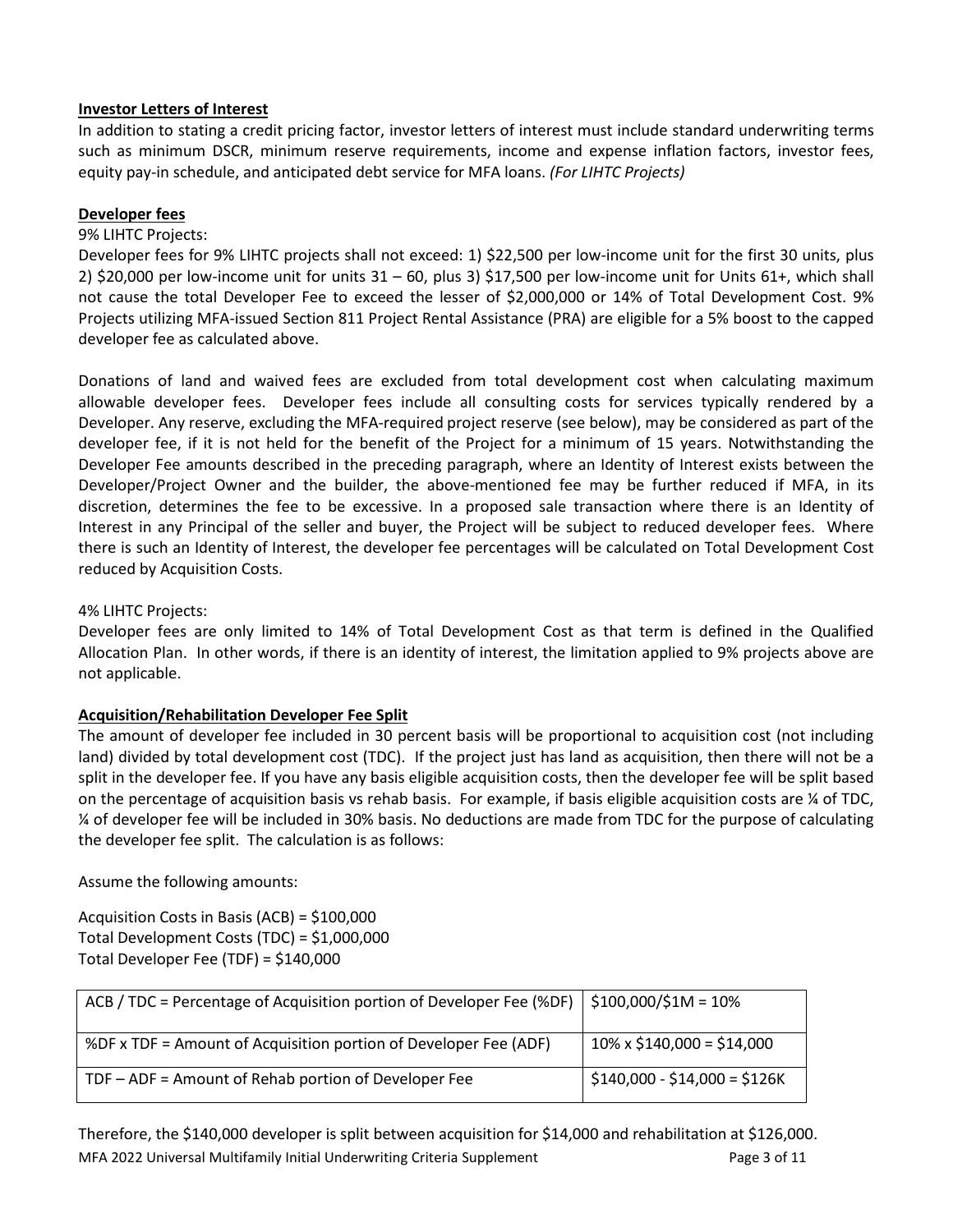### **Deferred Developer Fee**

Unless otherwise stated in the investor LOI, MFA may assume that up to 100% of the developer fee can be deferred but not to exceed cumulative projected excess cash flow. Deferred developer fee may count as a contribution provided the pro forma supports repayment of deferred fee by year 15.

# **Operating Pro Forma Guidelines**

### **Minimum Debt Service Coverage**

Cash flow proformas, during the first 15 years, must reflect the ability to repay all must-pay debt with an aggregate minimum debt service coverage ratio (DSCR) of 1.20:1 or the debt service coverage ratio (DSCR) minimum within the LOI but shall not be underwritten at less than 1.15:1. Projects that fail to produce sufficient cash flow may be deemed financially infeasible and may be rejected. Conversely, MFA may reduce the Tax Credit award and/or other loans and/or subsidies, increase the interest rate on MFA subordinate loans or shorten loan amortization if a Project has a DSCR on all must-pay debt in excess of 1.40:1. MFA will consider total annual cash flow as well as DSCR when making this determination.

### **Management Fee**

Proposed management fee may not exceed 6.00%. If a project has USDA funding and USDA has approved a higher management fee, MFA will underwrite to that fee only if the applicant submits documentation showing the USDA approved management fee.

### **Project Operating Assumptions**

Proposed Project operating expenses (excluding reserves and resident social service expenses) should be between \$4,300 per unit and \$5,800 per unit, as supported by the Market Study. Applicants proposing operating expenses below \$4,300 must provide historical documentation supporting their ability to successfully operate similar affordable housing Projects at that level. Applicants proposing operating costs above \$5,800 per unit must provide documentation justifying higher expenses.

All projects will be underwritten using a maximum inflation factor of 2% for rent and other income and a minimum inflation factor of 3% for expenses. An exception to this is that a 2% inflation factor will be used for management fees & related gross receipts taxes since these fees are usually charged as a percentage of net revenue. A vacancy factor of 7% will be applied to all rental income unless a higher vacancy factor is recommended by a market study. For projects with at least 90% of all units covered by a federal rental assistance contract and projects reserved for seniors, MFA will use the market study vacancy factor but not less than 5%.

#### **Operating Reserves**

Operating reserves must be a minimum of six months operating expenses (including replacement reserve payments and social service delivery costs) and six months must-pay debt service. Replacement reserve levels must be shown in the operating budget at the minimum of \$250 per unit per year for senior housing (new construction Projects only) and \$300 per unit per year for all other new construction and rehabilitation and adaptive reuse Projects.

## **Adjusted Gross Median Income and Rents (AGMI & AGMR)**

MFA will underwrite using the LIHTC AGMI & AGMR in effect as of its October 25, 2021 Qualified Allocation Plan (QAP) training. These be found on the MFA website via the following link: https://housingnm.org/uploads/documents/2021\_IncomeLimitsAndRents.pdf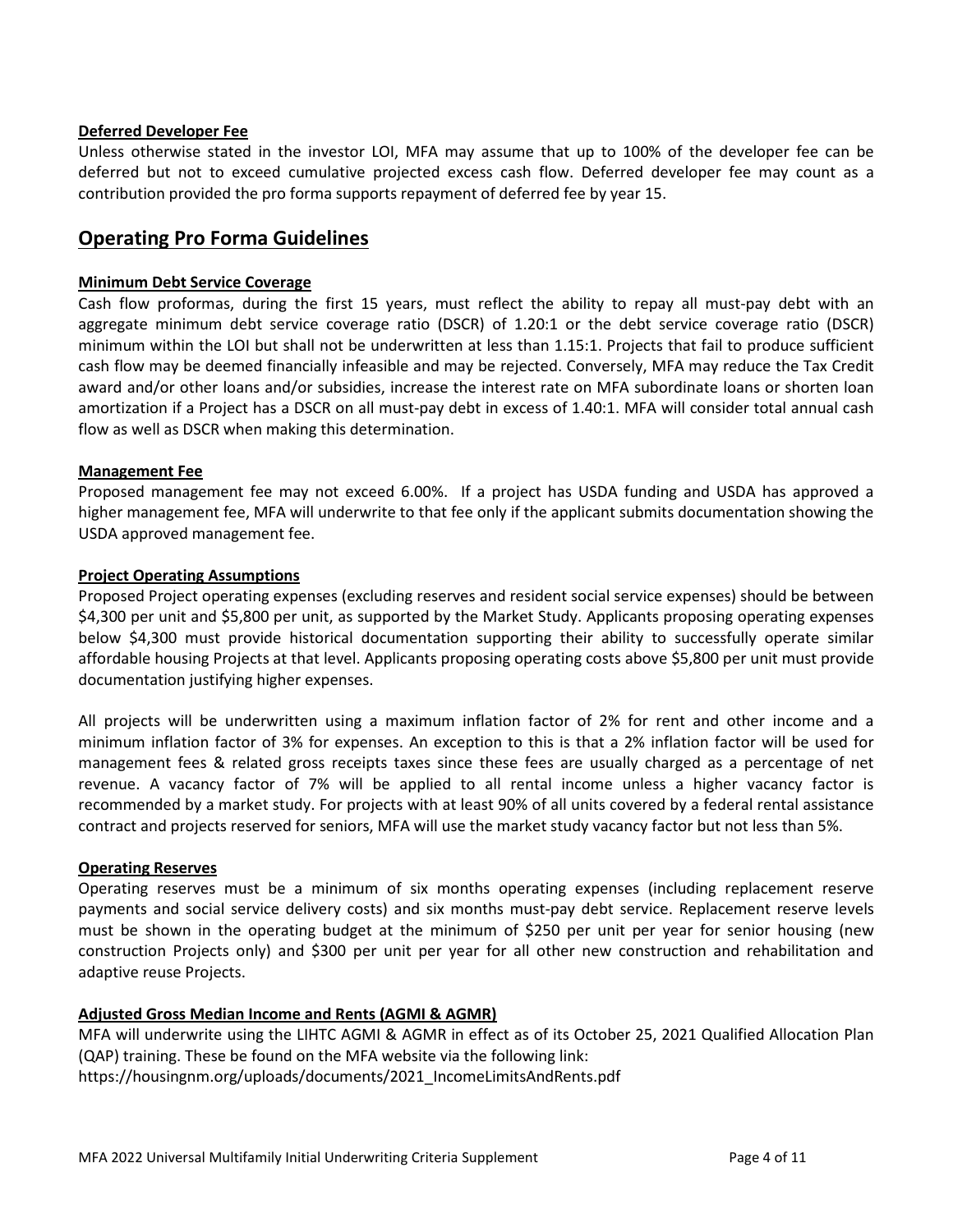## **Projects with Rental Subsidies**

MFA will underwrite rents in excess of the maximum LIHTC rent for projects with Project Based rental subsidies provided the subsidy has been fully awarded at time of application and the tenant paid portion is no greater than 30% of their income. If project-based vouchers have been awarded, but a federally approved rent schedule is unavailable, proof of the award is required, and MFA will underwrite to HUD FMR. Tenant Based Vouchers will not be underwritten.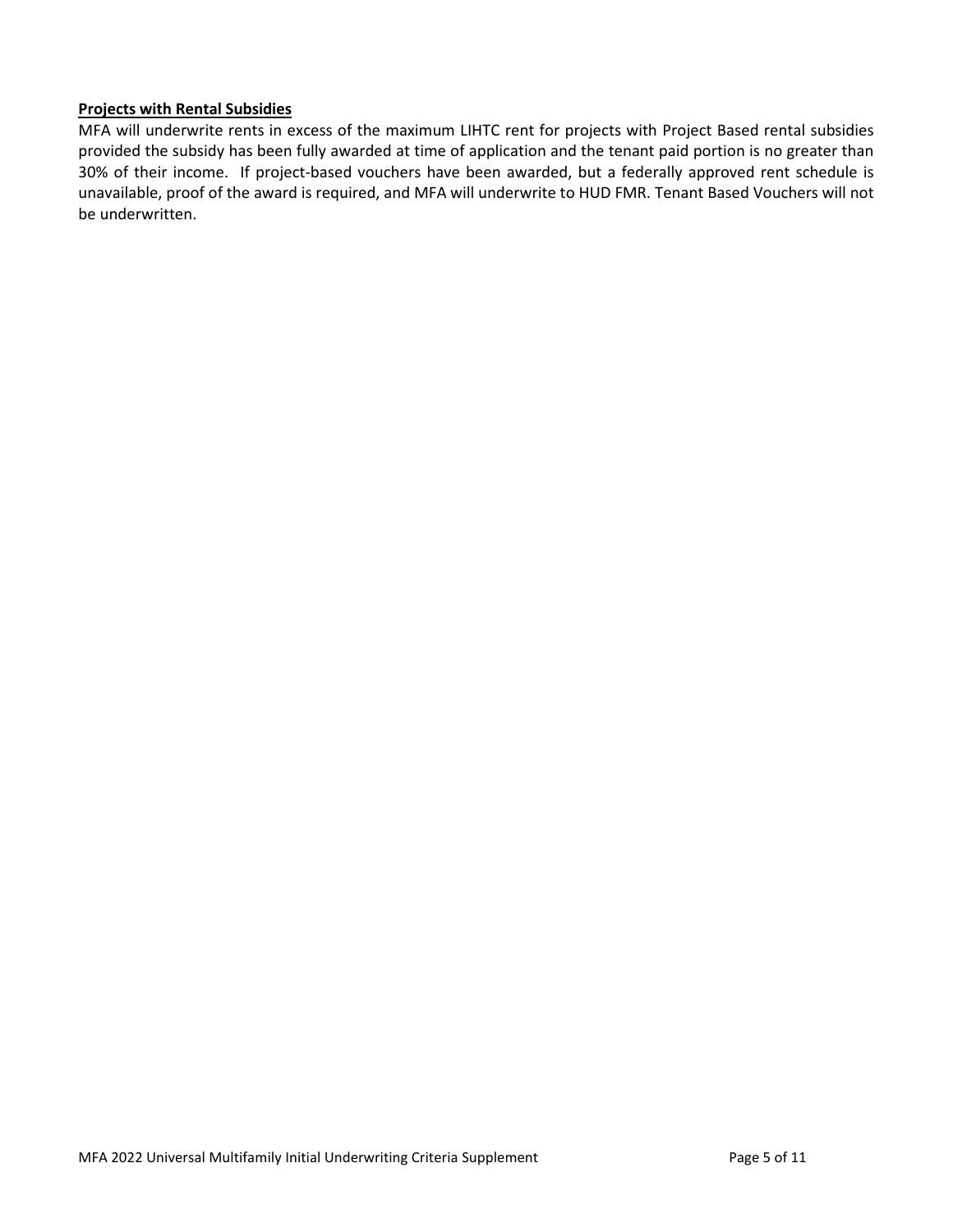# **HOME TERM SHEET**

**BACKGROUND** - MFA's HOME rental programs are designed to provide gap financing for a variety of affordable and special needs housing projects throughout the state of New Mexico. As gap financing, HOME funds are typically the last dollars committed to a project and are used in combination with other housing resources such as MFA's Low-Income Housing Tax Credit (LIHTC) and 542(c) loan programs.

## **Underwriting:**

- $\checkmark$  HOME funds cannot be used as a substitute for market-rate first-mortgage debt unless the conventional firstmortgage debt amount would be less than \$150,000: Excess coverage will result in a requirement to obtain such debt and MFA will allocate HOME accordingly.
- $\checkmark$  HOME loan repayment will normally be structured at 0% interest with a minimum of 50% of principal to be repaid monthly over the term of the loan. MFA, however, may require a higher interest rate or shorter amortization if projected cash flows indicate an ability to cover higher debt payments. Projects targeting households at or below 30% of area median income are eligible for forgivable loans. Please note that, per LIHTC rules, forgivable HOME loans are considered federal grants and may not be included in eligible basis. Loan terms may extend up to 40 years, plus a construction period of up to 24 months, during which no payments are required.
- $\checkmark$  MFA must determine that the overall financing gap, after inclusion or re-sizing of a first mortgage loan, can be satisfied within the annual HOME limits structured according to the MFA Underwriting Criteria. When all financing sources are committed to the project, MFA will perform a final underwriting prior to close and may restructure the HOME loan according to the MFA Underwriting Criteria, which may include reducing the loan amount if the amount awarded is not needed to fill the financing gap.

**CONSTRUCTION LOANS -** MFA is at risk for repayment if, and when, MFA's Gap funding sources are expended and units are not produced. Therefore, the use of MFA funds for construction will be allowed only when guarantors, acceptable to MFA, provide guarantees during the construction period. Exceptions to this requirement are allowable for HOME and NHTF loans. However, HOME and NHTF loans without such guarantees may only be drawn upon at completion, except for minor amounts at initial close and 50% completion (e.g., \$25,000 each).

**ENVIRONMENTAL REVIEW -** The environmental review process must be completed before any funds are committed to a HOME-assisted project. *While the review is underway, and until environmental clearance is given by HUD, no choice-limiting actions may be taken.* Such actions include activities that have physical impacts or limit the choice of alternatives, even if they are financed with the developer's or other project participant's funds. These include starting the project by purchasing property and/or conducting site work. Please see MFA's website for guidance [\(http://www.housingnm.org/developers/environmental-review\)](http://www.housingnm.org/developers/environmental-review).

Please note that, for 9% LIHTC purposes, as of the 2021 QAP, property must be purchased by August 31<sup>st</sup> of the year following reservations, therefore it is crucial to obtain HUD environmental clearance in sufficient time to meet this acquisition deadline. Purchase agreements must incorporate language allowing for the purchase to be cancelled in the event environmental clearance cannot be obtained.

**SITE AND NEIGHBORHOOD STANDARDS (NEW CONSTRUCTION ONLY) -** MFA is responsible for making the determination that proposed sites for new construction meet the requirements in 24 CFR 983.57(e). MFA will utilize the market study to determine if a site meets these standards, which relate to concentrations of low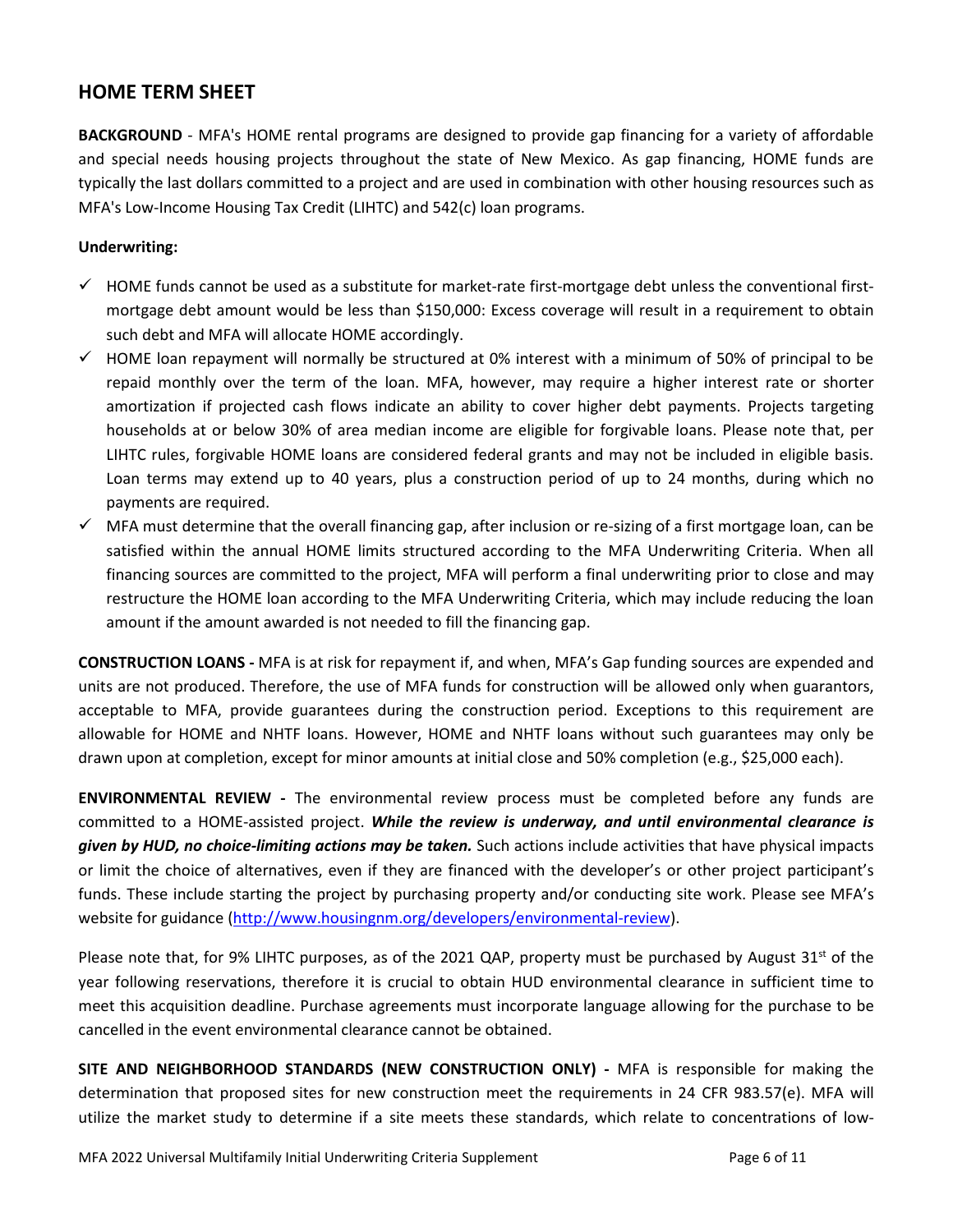income/minority persons in census tracts, substandard dwelling conditions, and accessibility to jobs and services. Developers are advised to review these requirements prior to investing time and money in a specific site. Please confer with MFA as needed.

**RELOCATION PLANS (REHABS ONLY) -** Upon receipt of a preliminary tax credit award letter, applicants must submit copies of: (1) the General Information Notice (GIN) that was mailed to tenants, (2) the rent roll for the month the GIN was issued, and (3) the relocation plan in accordance with the Uniform Relocation Act (URA). See [http://www.housingnm.org/developers/uniform-relocation-act.](http://www.housingnm.org/developers/uniform-relocation-act) Contact MFA for guidance.

**HOME LOAN AMOUNTS -** In accordance with the approved 2020 State of New Mexico Action Plan, the maximum HOME loan amount for the 9% LIHTC round will be the lesser of (a) \$15,000 per residential rental unit for MFAdesignated Community Housing Development Organizations (CHDOs) as developers, owners or sponsors/\$7,500 per residential rental unit for non-CHDOs, (b) a maximum of \$1,000,000 per project for CHDOs/\$400,000 for non-CHDOs or (c) 80 percent of the project's MFA-approved total development cost.

In accordance with the approved 2020 State of New Mexico Action Plan, the maximum HOME loan amount for rental assistance *without* the 9% LIHTC round will be the lesser of (a) \$15,000 per residential rental unit for MFAdesignated Community Housing Development Organizations (CHDOs) as developers, owners or sponsors/\$7,500 per residential rental unit for non-CHDOs, (b) a maximum of \$1,000,000 per project for CHDOs/\$800,000 for non-CHDOs or (c) 80 percent of the project's MFA-approved total development cost.

**HOME AWARDS -** HOME awards to LIHTC projects will only be made in conjunction with a LIHTC award. Following underwriting and processing of all applications, successful projects will be ranked according to LIHTC scores, and HOME funds will be awarded to the highest scoring CHDO projects first, then to other LIHTC projects, until all available funds have been awarded.

# **FOR FURTHER INFORMATION:**

HOME Underwriting Criteria: Jacobo Martinez, Development Loan Manager (505) 767-2285 or toll-free statewide (800) 444-6880 [jmartinez1@housingnm.org](mailto:jmartinez1@housingnm.org) 

Environmental Review, Site and Neighborhood Standards, and Relocation: Sharlynn Rosales, Program Coordinator (505) 767-2282 or toll-free statewide (800) 444-6880 [srosales@housingnm.org](mailto:srosales@housingnm.org)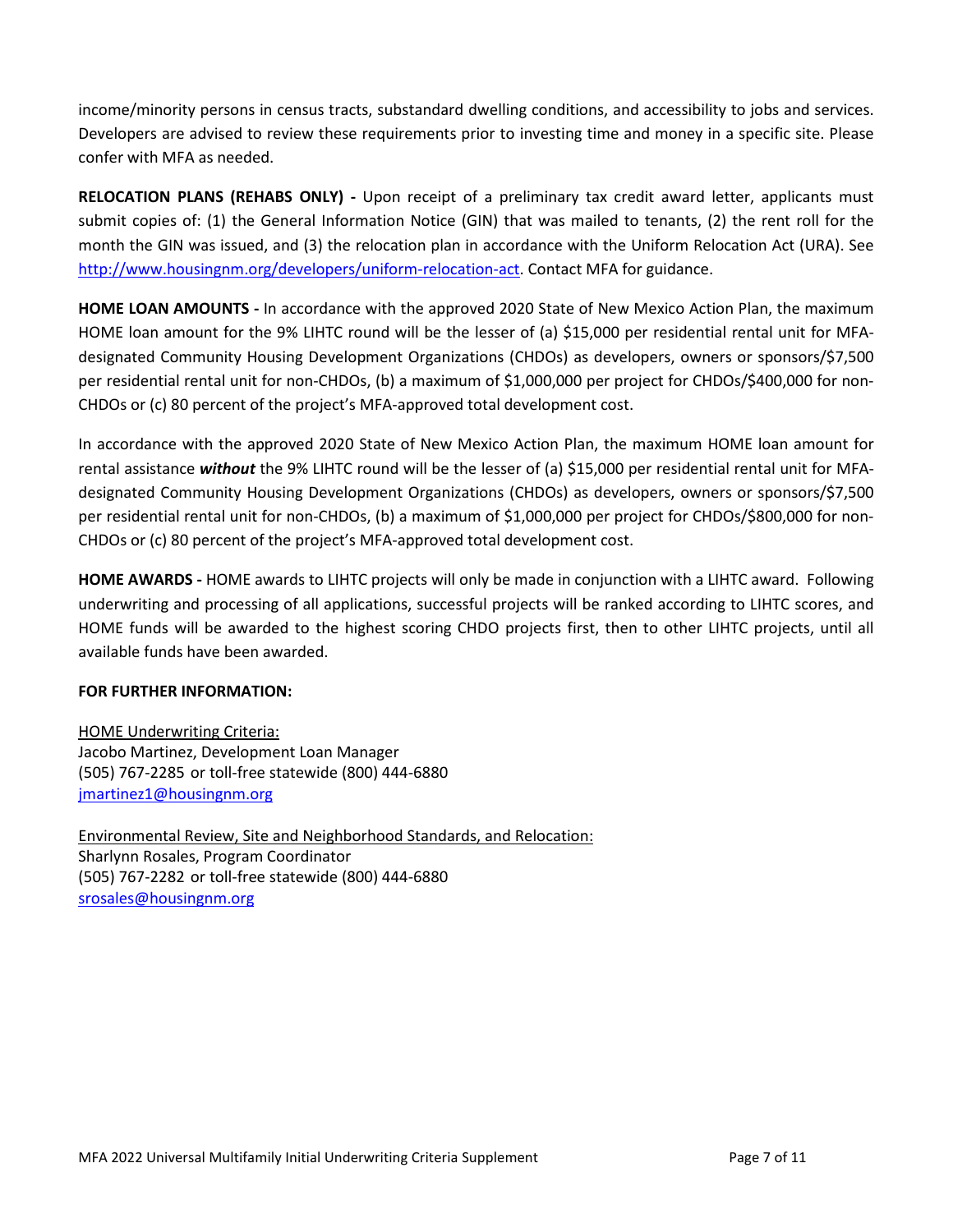# **NATIONAL HOUSING TRUST FUND TERM SHEET**

**BACKGROUND** - The purpose of the NHTF is to provide a new affordable housing production program that will complement existing federal, state, and local efforts to increase and preserve the supply of decent, safe, and sanitary affordable housing for households whose incomes do not exceed the greater of 30% of Area Median Income (AMI) or the federal poverty line (hereinafter collectively defined as Extremely Low Income or "ELI" households). One hundred percent of rental units funded by NHTF will be occupied by ELI households.

# **Underwriting:**

- $\checkmark$  Awards of NHTF funds to projects that receive 9% low-income housing tax credits are limited to \$400,000 per project. Awards of NHTF funds to all other projects are limited only by the maximum per-unit subsidy limits below and by MFA's underwriting guidelines. Projects that will include accommodations for individuals with disabilities are likely to have higher development costs. Projects will be evaluated separately for costefficiency.
- **Maximum Per-Unit Subsidy Limits** To allow maximum flexibility, the maximum per-unit subsidy limits for NHTF will be set at HUD's applicable limits for the HOME Program effective at the time of commitment of NHTF funds. The current limits for buildings with elevators are as follows:

|                 | Per-Unit Subsidy Limit |
|-----------------|------------------------|
| <b>Bedrooms</b> | as of June 2020        |
|                 | \$153,314              |
|                 | \$175,752              |
| 2               | \$213,717              |
| ঽ               | \$276,482              |
|                 | \$303,489              |

- **Developer and Consultant Fees**  Developer fees, inclusive of consultant fees, are limited to the following percentages of acquisition and site improvements, hard construction costs, professional fees, financing costs, and soft costs, unless further restricted by other funding sources. Exceptions will be allowed in the case of Low Income Housing Tax Credit (LIHTC) projects, in which developer and consultant fees are subject to the limits set forth in the applicable LIHTC Qualified Allocation Plan issued by MFA.
	- o Small project (five or fewer units): 15%
	- o Standard project (six or more units): 12%
- **Builder Fees**  "Builder Fees" generally cover builder overhead, profit and general requirements and are limited to 14 percent of site improvements and hard construction costs, unless further restricted by other funding sources.

**CONSTRUCTION LOANS -** MFA is at risk for repayment if, and when, MFA's Gap funding sources are expended and units are not produced. Therefore, the use of MFA funds for construction will be allowed only when guarantors, acceptable to MFA, provide guarantees during the construction period. Exceptions to this requirement are allowable for HOME and NHTF loans. However, HOME and NHTF loans without such guarantees may only be drawn upon at completion, except for minor amounts at initial close and 50% completion (e.g., \$25,000 each).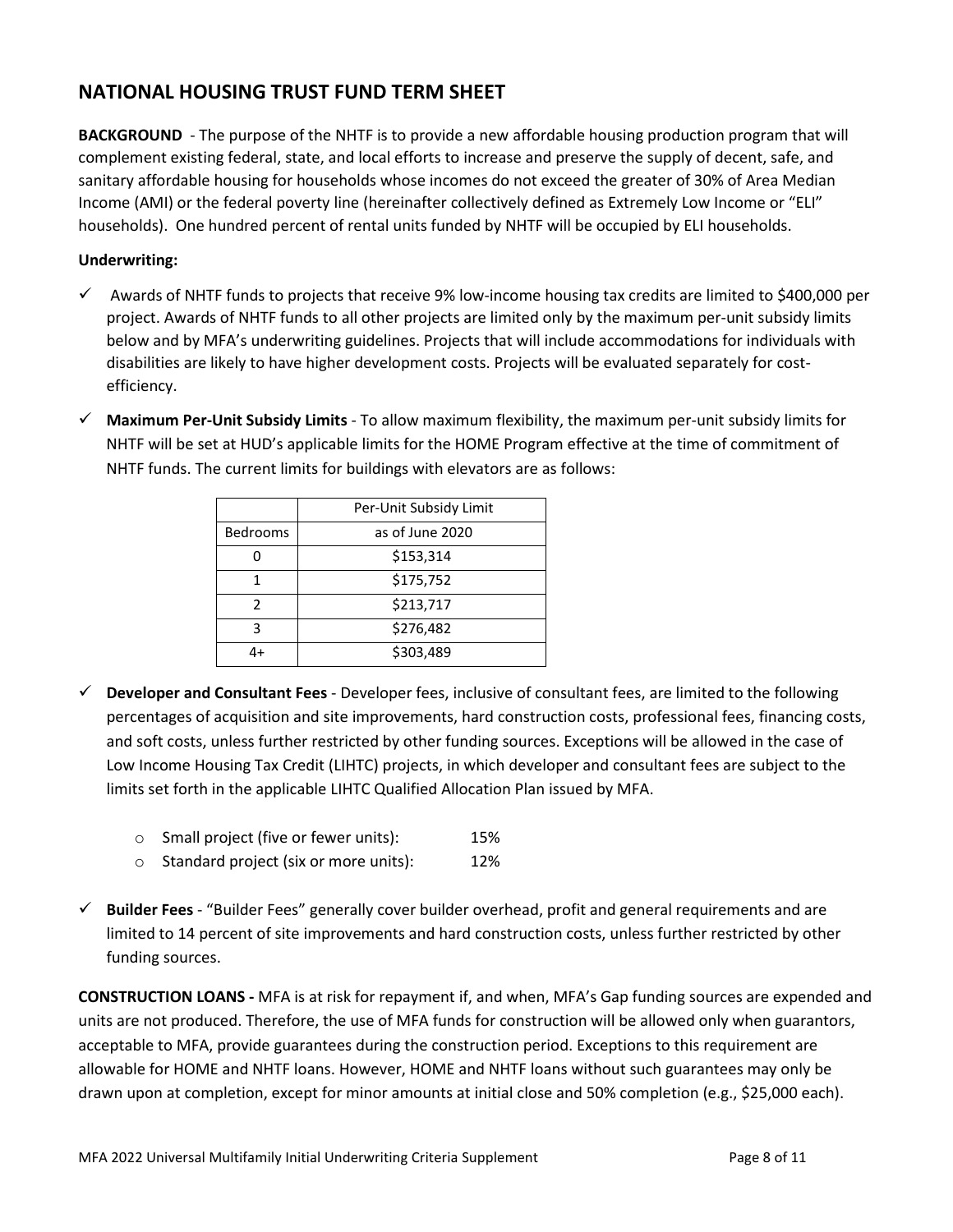**PROJECT READINESS STANDARDS -** MFA intends to make NHTF awards only to projects that are significantly ready to proceed. At the time of application, the project must have all required zoning in place and the applicant should have all significant environmental issues identified with a plan to address such issues. Preference will be given to projects that have all funding commitments, other than MFA resources, in place. The applicant must be able to represent to MFA that there are no unusual circumstances that would delay a loan closing.

**ENVIRONMENTAL REVIEW -** New construction and rehabilitation projects funded with NHTF must be assessed in accordance with the NHTF Environmental Provisions described in 24 CFR 93.301(f)(1) and (2) as well as HUD Notice CPD-16-14, "Requirements for Housing Trust Fund Environmental Provisions." Copies of all NHTF Environmental Provisions are posted on MFA website for review at [http://housingnm.org/developers/national](http://housingnm.org/developers/national-housing-trust-fund-environmental-review)[housing-trust-fund-environmental-review.](http://housingnm.org/developers/national-housing-trust-fund-environmental-review)

# **FOR FURTHER INFORMATION:**

NHTF Underwriting Criteria: Jacobo Martinez, Development Loan Manager (505) 767-2285 or toll-free statewide (800) 444-6880 [jmartinez1@housingnm.org](mailto:jmartinez1@housingnm.org) 

Environmental Review, Site and Neighborhood Standards, and Relocation: Sharlynn Rosales, Program Coordinator (505) 767-2282 or toll-free statewide (800) 444-6880 [srosales@housingnm.org](mailto:srosales@housingnm.org)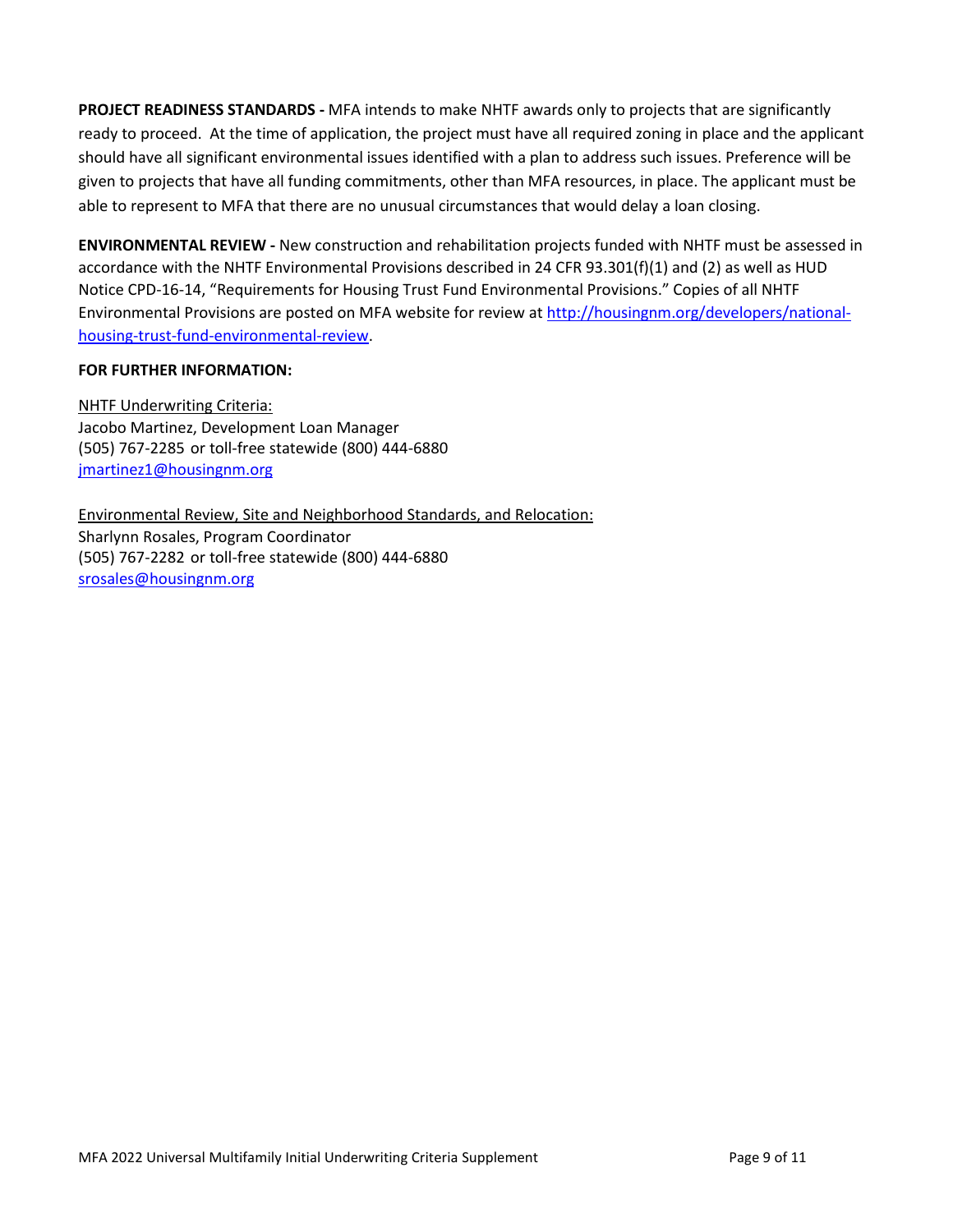# **NEW MEXICO HOUSING TRUST FUND TERM SHEET**

**BACKGROUND** - The purpose of the NMHTF is to provide flexible funding for housing initiatives in order to produce significant additional housing investment in the state. The Act requires that funds be awarded on a competitive basis, and that the application process encourage applicants to develop solutions that are responsive to local needs and are consistent with sound housing policy. The NMHTF may be used to finance in whole or in part projects that will provide affordable housing primarily for persons or households of low or moderate income.

**ELIGIBLE EXPENSES -** Subject to applicable law, NMHTF financing may be used only for reasonable and customary costs that are directly attributable and traceable to the development, acquisition, construction, rehabilitation, and/or preservation of affordable housing projects. Eligible expenses include those related to the construction of modest living quarters/community spaces and basic durable household furnishings (i.e., stoves, refrigerators, & dishwashers) but not electronics, equipment or luxury (i.e., non-essential) goods.

# **Underwriting:**

- **Maximum Funding Amount** There is no cap on funding amounts. However, MFA, in its discretion, may set limits on the amount of NMHTF funding to be awarded per application, per NOFA, per quarter, per year, or otherwise. See the program webpage on MFA's website at [https://housingnm.org/developers/rental/new](https://housingnm.org/developers/rental/new-mexico-housing-trust-fund)[mexico-housing-trust-fund](https://housingnm.org/developers/rental/new-mexico-housing-trust-fund) for current limits.
- **Interest Rate**  MFA may, in its sole discretion, set interest rates on NMHTF funding. See the program webpage on MFA's website at<https://housingnm.org/developers/rental/new-mexico-housing-trust-fund> for current limits.
- **Developer and Consultant Fees**  Developer fees, inclusive of consultant fees, are limited to the following percentages of acquisition and site improvements, hard construction costs, professional fees, financing costs, and soft costs, unless further restricted by other funding sources. Exceptions will be allowed in the case of Low Income Housing Tax Credit (LIHTC) projects, in which developer and consultant fees are subject to the limits set forth in the applicable LIHTC Qualified Allocation Plan issued by MFA.
	- o Small project (five or fewer units): 15%
	- o Standard project (six or more units): 12%
- **Builder Fees**  "Builder Fees" generally cover builder overhead, profit and general requirements and are limited to 14 percent of site improvements and hard construction costs, unless further restricted by other funding sources.

**AFFORDABILITY PERIOD -** The NMHTF is designed to assist housing that will remain affordable on a long term or permanent basis. MFA shall establish a required affordability period, which, as long as funding for the NMHTF is provided by state funds, shall be in accordance with Section 5.7 E of the Affordable Housing Act Rules, a copy of which can be obtained on MFA's website. These rules require minimum affordability periods of up to 20 years, depending on the total amount of NMHTF funds awarded, during which the housing units must only be occupied by low-income or moderate-income households. Additionally, for multifamily rental projects, MFA may require an extended affordability period to match the duration of the loan term. For single family for-sale homes, this will